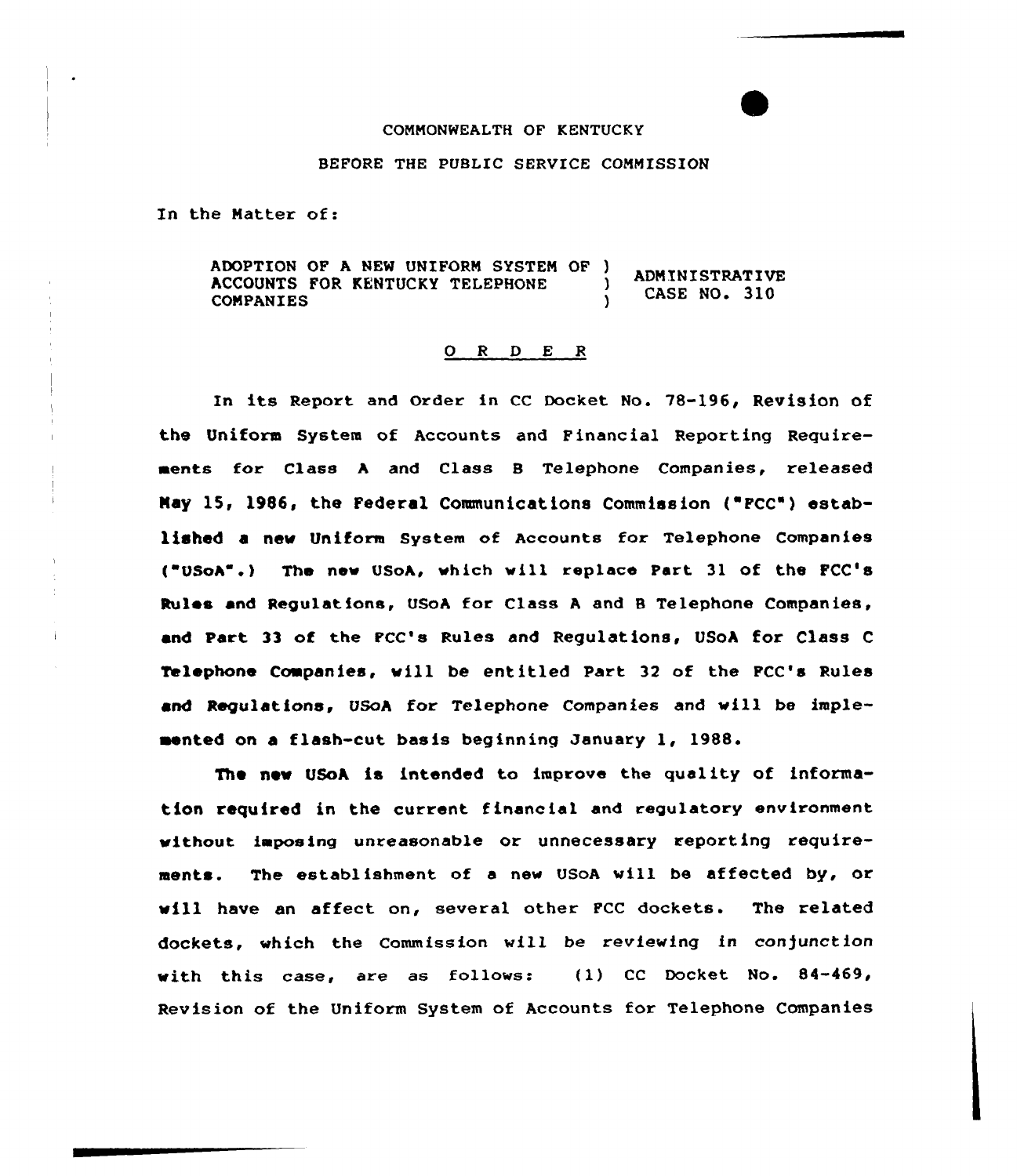to Accomodate Generally Accepted Accounting Principles (Parts 31, 33, 42 and 43 of the FCC's Rules); (2) CC Docket No.  $86-111$ . Separation of Costs of Regulated Telephone Service from Costs of Nonregulated Activities and Amendment of Part 31, the Uniform System of Accounts for Class <sup>A</sup> and Class <sup>B</sup> Telephone Companies, to provide for nonregulated activities and to provide for transactions between telephone companies and their affiliates; and (3) CC Docket No. 86-297, Amendment of Part 67 of the Commission's Rules and Establishment of a Federal-State Joint Board.

# PART 32 USOA

One of the major features of the new USoA is a four-digit numbering system designed along technological and functional lines which is intended to provide greatex flexibility than is available undex the curxent three-digit numbering system.

The new UsoA is a two-tiered system establishing a less burdensome requirement for Class <sup>B</sup> carriers (annual revenues of less than \$100 million) than required for Class A carriers (annual xevenues of S100 million or more.) The FCC's Report and Order allows the states to impose the more detailed requirements of Class <sup>A</sup> carriers upon small companies and allows Class <sup>B</sup> companies to maintain the more detailed Class <sup>A</sup> system if they so desire for settlement purposes.<sup>1</sup>

<sup>1</sup> CC Docket No. 86-297 proposed to simplify separations procedures for Class <sup>B</sup> companies.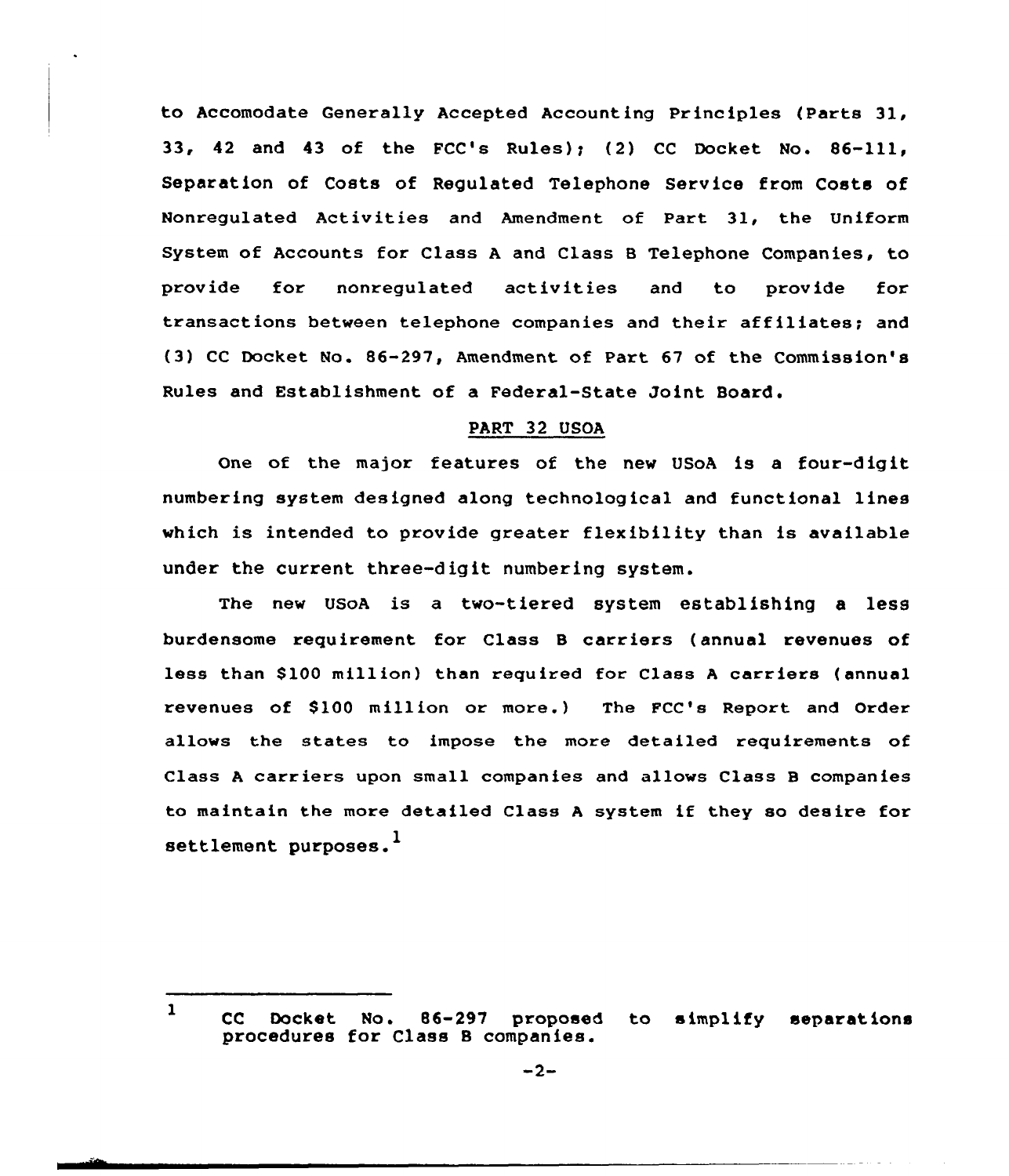The disaggregation of plant accounts for the purpose of reflecting technclogical and functional distinctions is another major feature of the new USOA. The most significant aspect of disaggregation is the reporting for Central Office Equipment with the establishment of six accounts for Class <sup>A</sup> carriers and three accounts for Class 8 carriers.

One aspect of the nev USoA vhich is of considerable interest to the Commission concerns the shift of costs from capitalization to expense that will result from the nev instructions on capitalization.<sup>2</sup> In the FCC proceeding, a wide range of estimates for these shifts vas observed with the Report and Order stating that shifts are expected to be reasonable and not burdensome to ratepayers.

The deferred taxes arising from the use of comprehensive inter-period tax allocation vill be included in four accounts established by the new USoA. These accounts will be segregated betveen operating and non-operating taxes as well as current and non-current taxes. When the new USoA becomes effective, normalization accounting for material tax timing differences shall be phased-in over a period of <sup>5</sup> years.

The new USoA establishes revenue accounts which retain much of the existing Part 31 revenue account structure by using several summary accounts, the first three digits of which correspond to revenue accounts in the current three-digit numbering system. The

<sup>2</sup> The changes are related to the adoption of generally accepted accounting principles — CC Docket No. 84-469.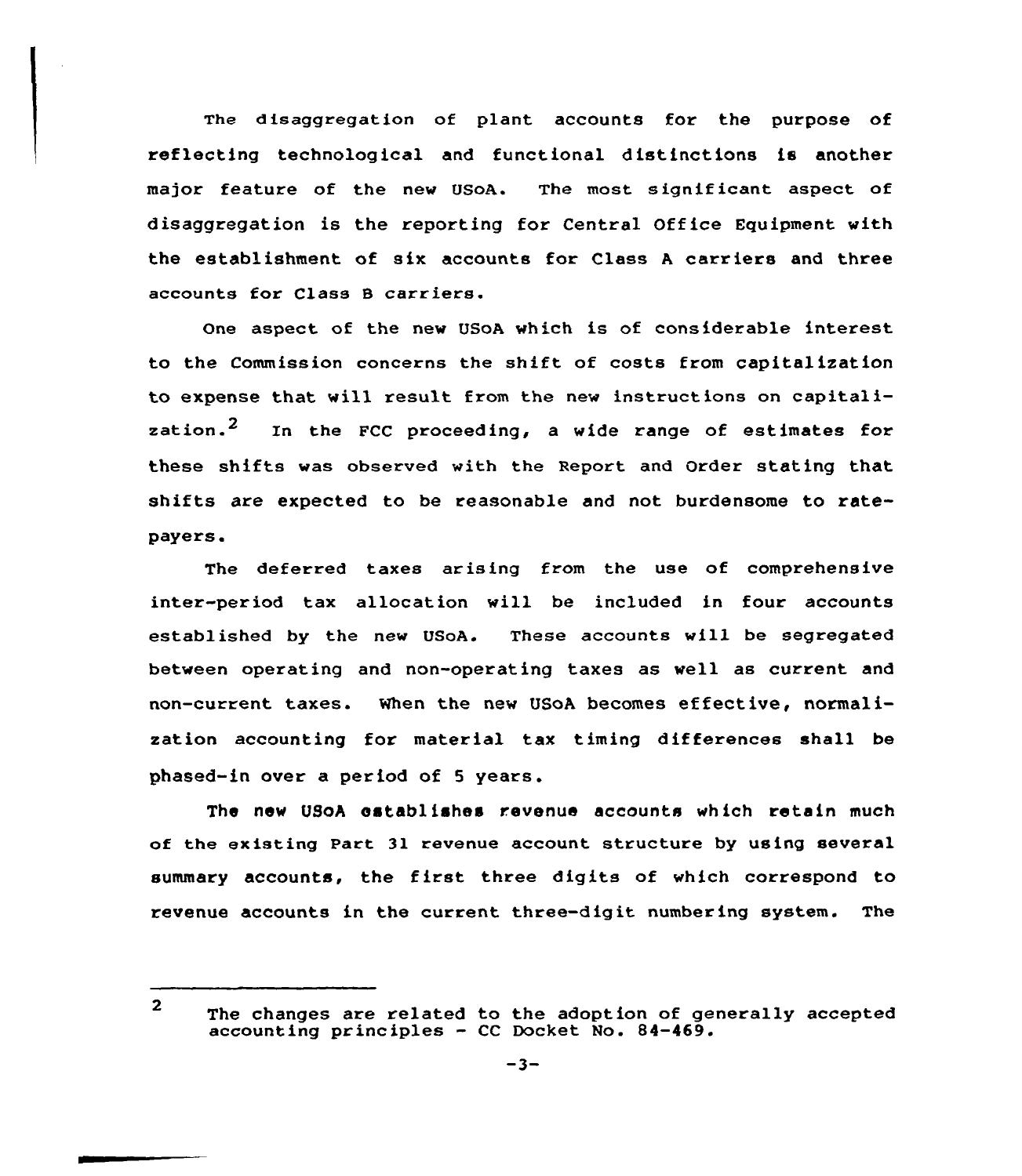new USoA requires subsidiary records be maintained in order to meet the FCC's needs for jurisdictional data.

Expense accounts in the new USoA are reflected in four major groups: plant specific operations, plant non-specific operations, customer operations and corporate operations. Expenses in these groups are then segregated in subsidiary records for salaries and vages, benefits, rents and other expenses.

Another aspect of the new USoA which interests the Commission is the accounting for transactions with affiliates. Of specific interest is the absence from the new USoA of separate balance sheet accounts for the reporting of receivables from or payables to affiliates.

In this proceeding the Commission vill investigate the impact of the new USoA on the telephone companies subject to its jurisdiction and whether there is need for any modification to the new USoA in regard to the reporting requirements of this Commission. This Order is issued as a means of generating necessary information and comment on the items enumerated herein.

# DISCUSSION

As regards the major issues identified above, the Commission will require the following information:

l. <sup>A</sup> description of the manner in which the new four-digit numbering system vill be implemented, i.e., will the four-digit system become the company's internal accounting system or will the company use a different numbering system internally, but prepare its reports using the USoA account numbers?

-4-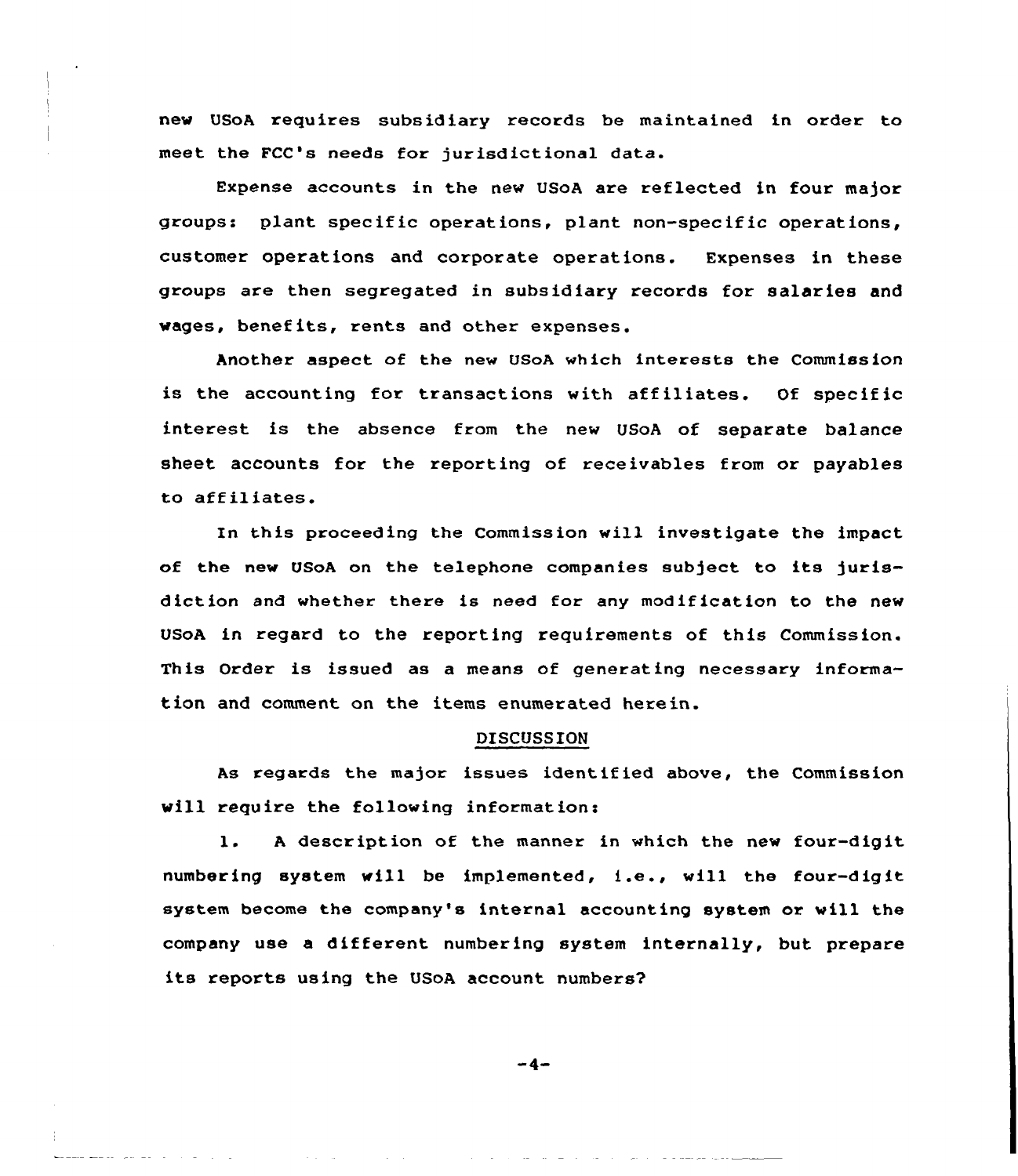2. An estimate, with supporting documentation, of the cost to implement the four-digit account number system.

3. For Class B companies, an indication of whether there is reason to implement the detailed Class <sup>A</sup> system for small companies, and a description of any potential problems or shortcomings with the less-detailed Class B system and suggestions or recommendations of how to deal with these problems.

4. For Class <sup>A</sup> companies and Class <sup>B</sup> companies intending to use the Class <sup>A</sup> system, provide an estimate, with supporting documentation, of the cost of disaggregating plant accounts with a separate estimate of the cost of disaggregating central office equipment.

5. Based on the new USoA's instructions on capitalization, prov ide an estimate, with supporting documentation< of the expected shift of costs from capitalization to expense on an annual basis by account.

6. For Class <sup>A</sup> companies, the total expected additional annual revenue requirement resulting from a complete adoption of the new accounting system for the calendar year 1986, and the anticipated changes for the calendar years 1987 and 1988, using budgeted f igures.

7. Provide any additional comments, testimony or other relevant information concerning the new USoA, its effects, its implementation and whether any modif ication is necessary for reporting to this Commission.

 $-5-$